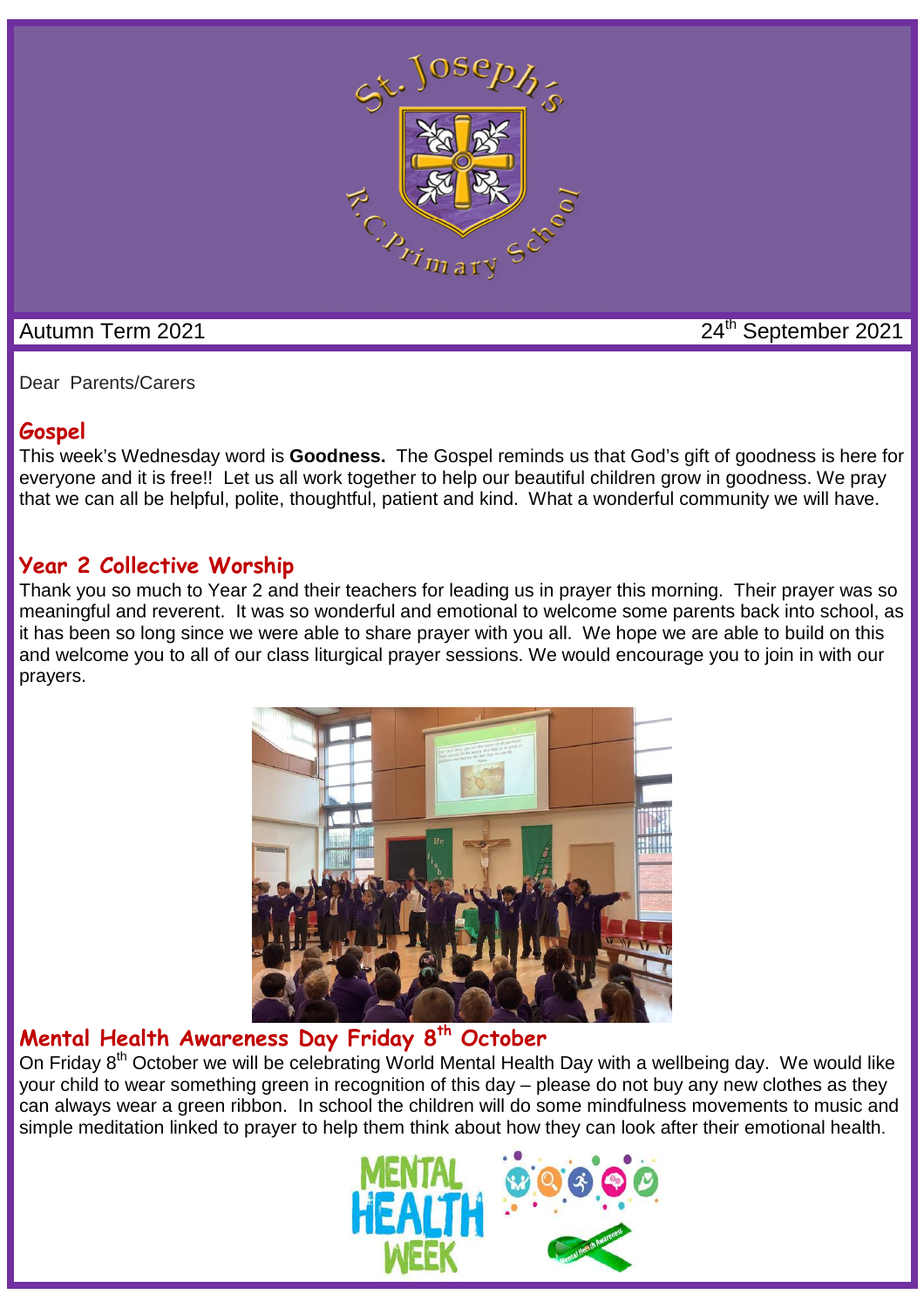# **COVID**

If you are joining us in school for collective worship you will need to:

- Wear a face covering
- Sanitise hands on entry to school
- Stay socially distanced wherever possible
- Do not enter if you are experiencing any Covid-19 symptoms

# **Upcoming Visits**

Year 2 will be visiting Hartlepool Marina on Friday 1<sup>st</sup> October. Year 6 will be visiting Beamish on Thursday 7<sup>th</sup> October and will be visiting Derwent Hill 11<sup>th</sup>-15<sup>th</sup> October 2021.

Year 4 have a Roman Army Zoom Workshop on Friday 15<sup>th</sup> October.

Do not enter if you have any of the following symptoms:



Visits enhance learning and the school is keen that all pupils are able to enjoy and learn from these organised excursions including the residential experience offered by Derwent Hill in the Lake District.

Please help us by returning any permission slips and monies as requested in trip letters. Your support in this matter is greatly appreciated.

Thank you.

# **Themed Lunch 7th October 2021**

A special "Keep Fit" themed lunch day will be taking place on Thursday 7<sup>th</sup> October 2021. The menu is as follows:

> *Chicken Dumbbells (oven baked chicken breast goujons) Runner's wrap (tuna or cheddar cheese wrap) Medicine meatballs (meatballs in a tomato sauce) Served with Workout seasoned crispy oven baked diced potatoes or Powerful Pasta Balance Beam baked beans or Strength & Stamina Sweetcorn Followed by Fitness Flapjack or Fresh Fruit Salad*

If your child does **NOT** normally stay for school meals and would like to take up this opportunity please ask at the office for another letter. The reply slip is to be handed in no later than Monday 27<sup>th</sup> September 2021 Children who already stay for school dinners will, of course, automatically receive their "Keep Fit" themed lunch.

## **Twitter**

Please remember to join in our Twitter account if you have not already done so.

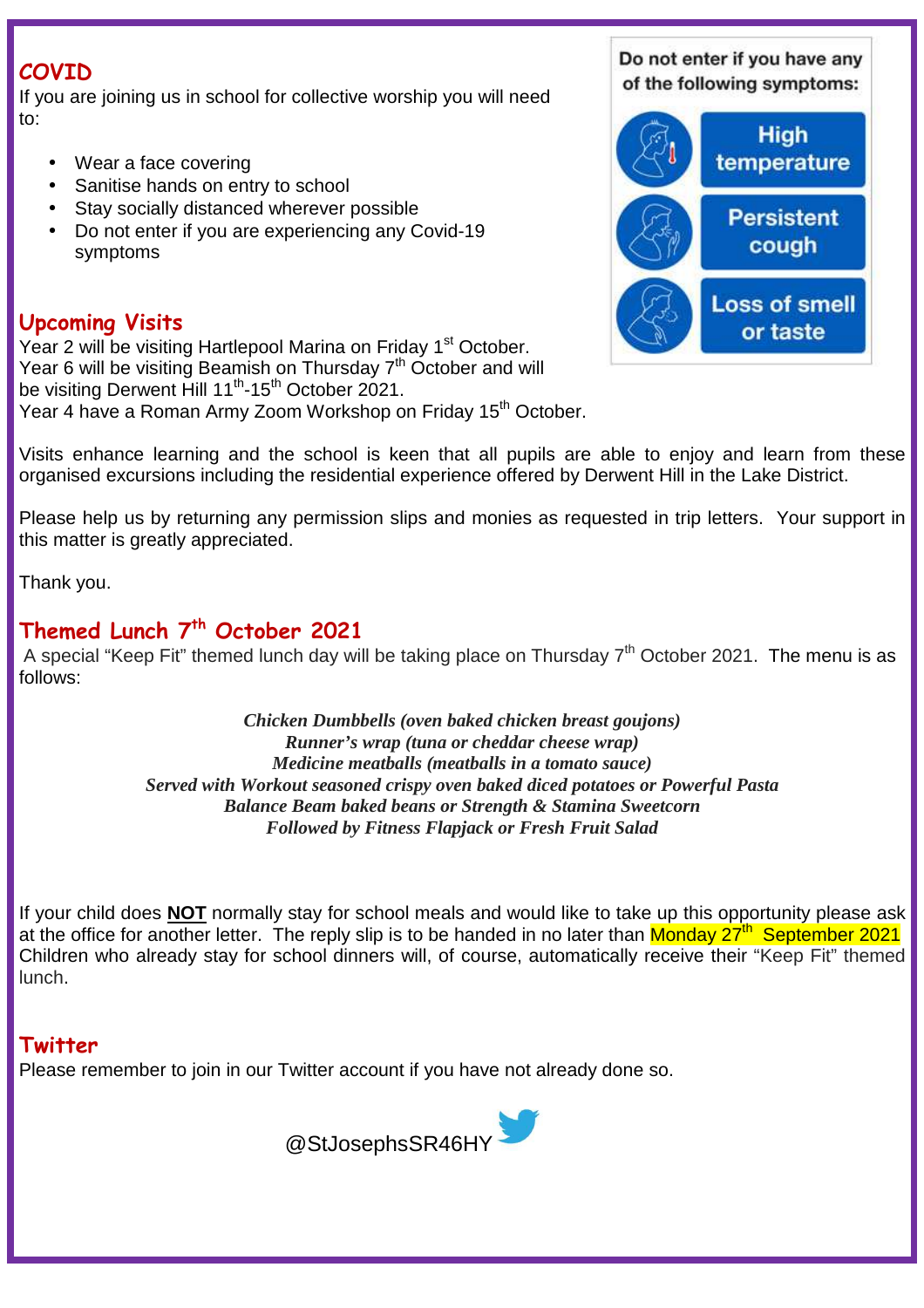### **Reminders**

#### Earrings and jewellery

In the interests of health and safety, the Governors' policy is that **NO jewellery**, including earrings, rings or necklaces are to be worn to school. If you wish to have your child's ears pierced, the Governors advise that you arrange this to be done at the beginning of the summer holidays so that the wounds are healed in time to avoid the wearing of sleepers when the child returns to school.

#### School Uniform

Our school uniform is important to us and a source of pride. It is one way in which we identify ourselves as a school family and it promotes a strong, cohesive school identity which supports high standards and expectations in all areas of school life. Please ensure your child is wearing their full school uniform including a school tie for Years  $1 - 6$ .

**Parents are requested to ensure that all articles of clothing are clearly marked with their child's name.** This is important because children change for P.E. and games and items of clothing are easily mislaid.

#### Scooters and bikes on school premises

Please do ride on bikes or scooters anywhere in the school grounds. We do not want anybody to be hurt.

### **Headlice**

We have had a case of head lice reported this week. Please could everyone take a few minutes this weekend to do a thorough head lice check and treat children's hair accordingly. Conditioner and a fine comb is a great starting point. An early check and prompt treatment will help to stop the spread. Thank you.

NHS information and advice can be found at:

https://www.nhs.uk/conditions/head-lice-and-nits/

## **Weekend Mass Times**

St. Patrick's Church: Sunday 9.30am St. Anne & Holy Family Church: Sunday 11.00am

St. Joseph's Church: Saturday Vigil 5:30 pm Sunday Morning 9:30 am

S M Brown Headteacher

follow us on Twitter @StJosephsSR46HY and Facebook JosephSunderland.

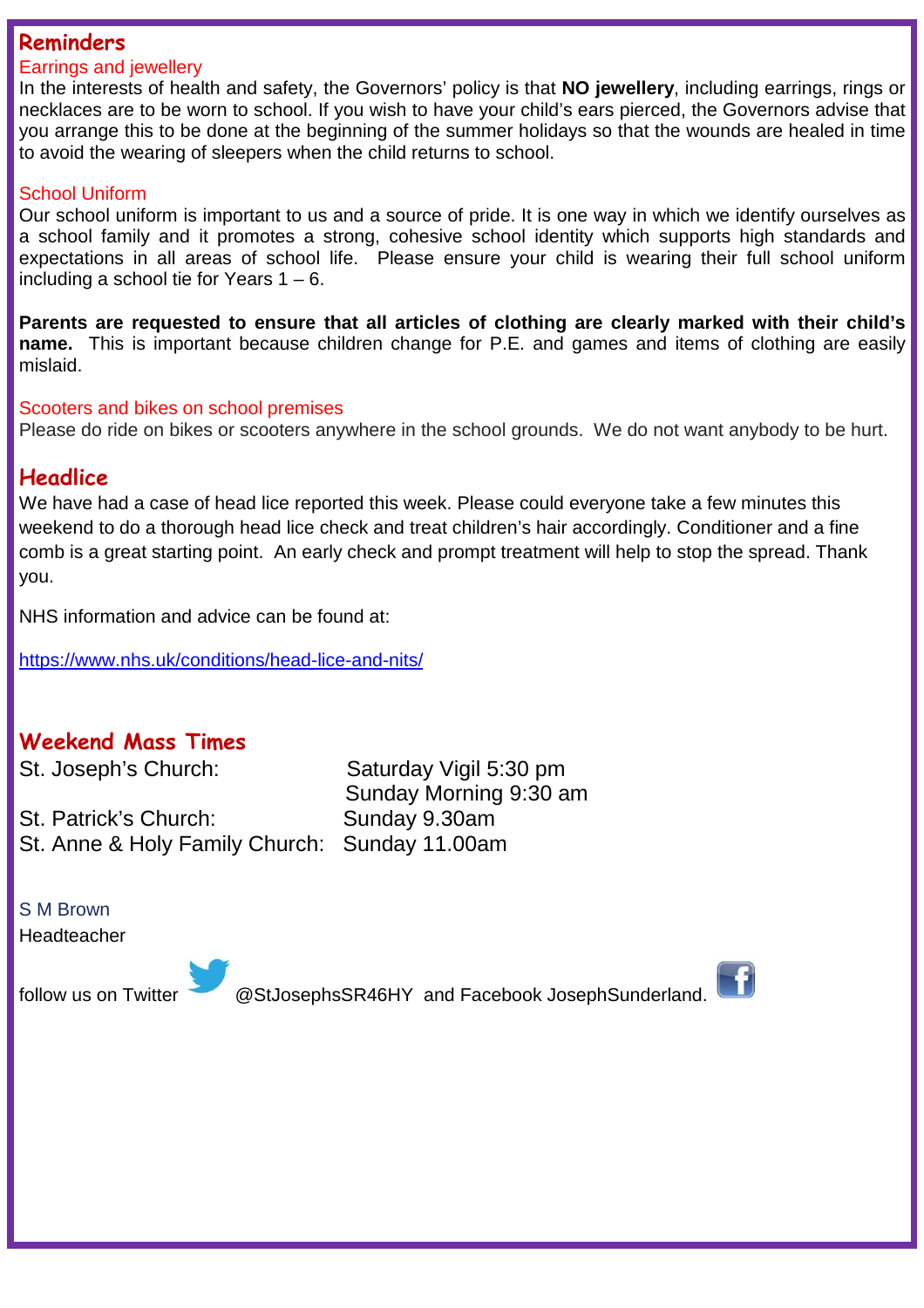# **Calendar of Events 2021-22**



| $\ddot{\ddagger}$                           | Primary St.                                             |
|---------------------------------------------|---------------------------------------------------------|
| September 2021                              |                                                         |
| 6 <sup>th</sup> September                   | <b>INSET - school closed for pupils</b>                 |
| 7 <sup>th</sup> September                   | Beginning of term for children                          |
| 7 <sup>th</sup> -10 <sup>th</sup> September | Whole School Art Day                                    |
| 15 <sup>th</sup> September                  | Whole School Mass in School only for pupils             |
| 15 <sup>th</sup> September                  | Weekly swimming starts for Y4                           |
| 15 <sup>th</sup> September                  | Whole School Mass in hall                               |
| 24 <sup>th</sup> September                  | Reception Curriculum Meeting 2.45pm                     |
| 24 <sup>th</sup> September                  | Year 2 Liturgical Prayer                                |
| 28 <sup>th</sup> September                  | Nursery Curriculum Meeting 9 am & 2.45pm                |
| 28 <sup>th</sup> September                  | Year 2 Walkwise Programme                               |
| 28 <sup>th</sup> September                  | Derwent Hill Meeting 5pm                                |
| October 2021                                |                                                         |
| 5 <sup>th</sup> October                     | Year 2 Walkwise Programme                               |
| 7 <sup>th</sup> October                     | Year 6 Beamish school trip                              |
| 8 <sup>th</sup> October                     | Year 6 Liturgical Prayer                                |
| 8 <sup>th</sup> October                     | World Mental Health Day                                 |
| 8 <sup>th</sup> October                     | Year 4 Groundworks project                              |
| 11 <sup>th</sup> -15 <sup>th</sup> October  | Derwent Hill Year 6                                     |
| 12 <sup>th</sup> October                    | Year 2 Walkwise Programme                               |
| 15 <sup>th</sup> October                    | Year 1 Liturgical Prayer                                |
| 18 <sup>th</sup> & 19 <sup>th</sup> October | Parents Evenings Nursery-Year 6                         |
| 21 <sup>st</sup> October                    | Whole School Pantomime - Snow White                     |
| 22 <sup>nd</sup> October                    | Year 1 Groundworks Craft Activities                     |
| 22 <sup>nd</sup> October                    | School Closes for Autumn Half Term                      |
| November 2021                               |                                                         |
| 1 <sup>st</sup> November                    | Children return to school                               |
| 5 <sup>th</sup> November                    | Year 4 Liturgical Prayer                                |
| 8 <sup>th</sup> -12 <sup>th</sup> November  | Year 2 Phonics Screening                                |
| 9 <sup>th</sup> November                    | Key Stage 1 (Years 1 & 2) Curriculum Meeting 2.45pm     |
| 9 <sup>th</sup> November                    | Year 6 Puberty Talk                                     |
| 9 <sup>th</sup> November                    | Year 2 Groundworks project                              |
| 11 <sup>th</sup> November                   | Flu immunisations Reception-Year 6                      |
| 12 <sup>th</sup> November                   | Year 3 Liturgical Prayer                                |
| 15 <sup>th</sup> 19 <sup>th</sup> November  | Anti-Bullying Week                                      |
| 19 <sup>th</sup> November                   | Year 5 Liturgical Prayer Christ the King                |
| 26th November Inset Day                     | <b>School Closed</b>                                    |
| December 2021                               |                                                         |
| 8 <sup>th</sup> December                    | Nursery Nativity Play 9.30am and 2.30pm                 |
| 9 <sup>th</sup> December                    | Key Stage 1 (Year 1&2) Nativity Play 9.30am and         |
|                                             | 2.00pm                                                  |
| 10 <sup>th</sup> December                   | Year 1 and Year 2 visit to Sunderland Empire to see     |
|                                             | 'Snow White'                                            |
| 10 <sup>th</sup> December                   | Reception Nativity Play 2.30pm                          |
| 13 <sup>th</sup> December                   | Nursery Christmas Parties am and pm                     |
| 14 <sup>th</sup> December                   | Reception Christmas Party pm                            |
| 15 <sup>th</sup> December                   | Key Stage 2 (Year 3 - Year 6) Carol Service in Church - |
|                                             | 2.00pm                                                  |